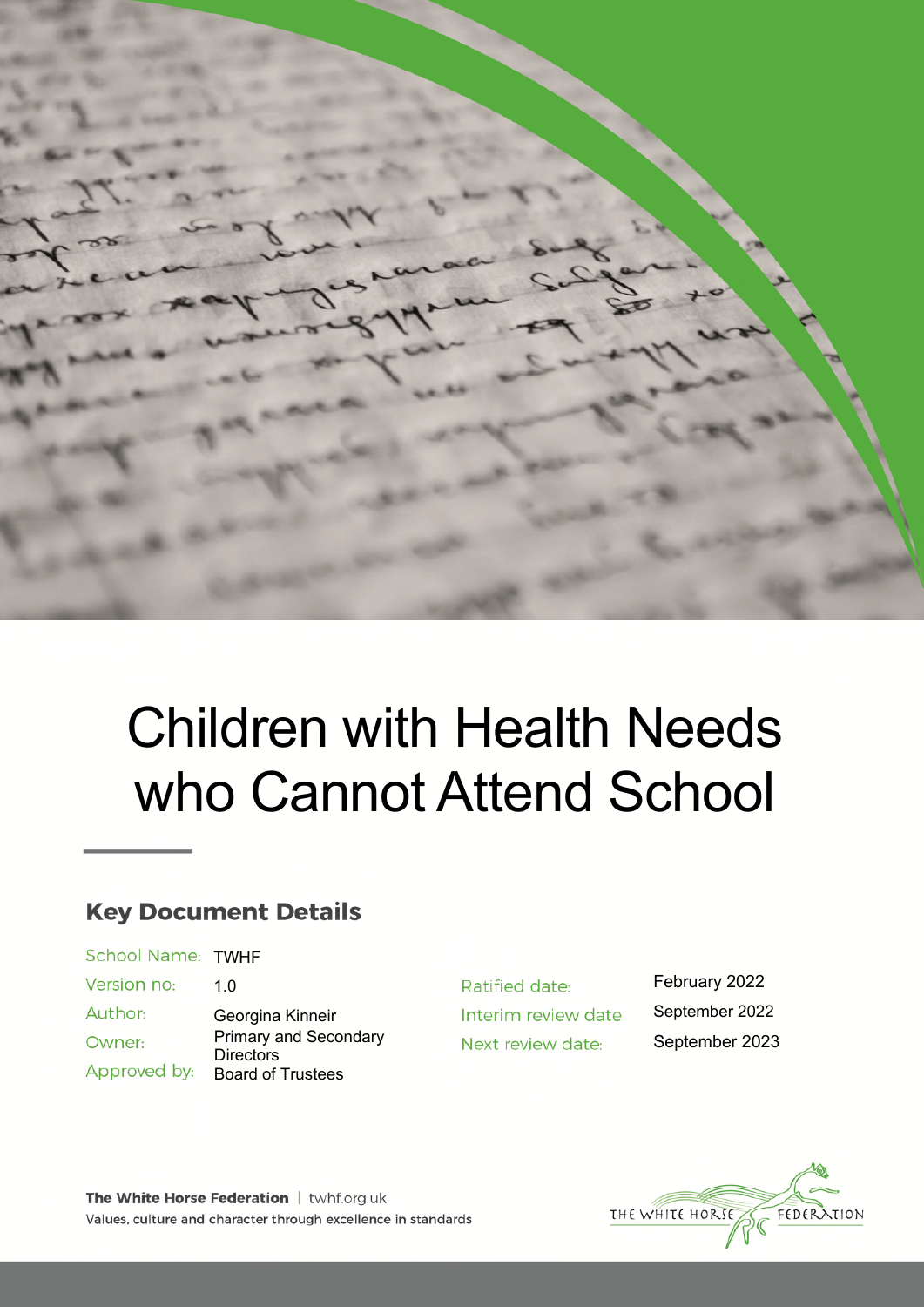#### **Contents**

- **1. Introduction** 
	- 1.1. Statement
	- 1.2. Aims
	- 1.3. Definition
	- 1.4. Legislation

## **2. Roles and Responsibilities**

- 2.1. School
- 2.2. Local Authority
- 2.3. Training

## **3. Monitoring**

**4. Links to other policies**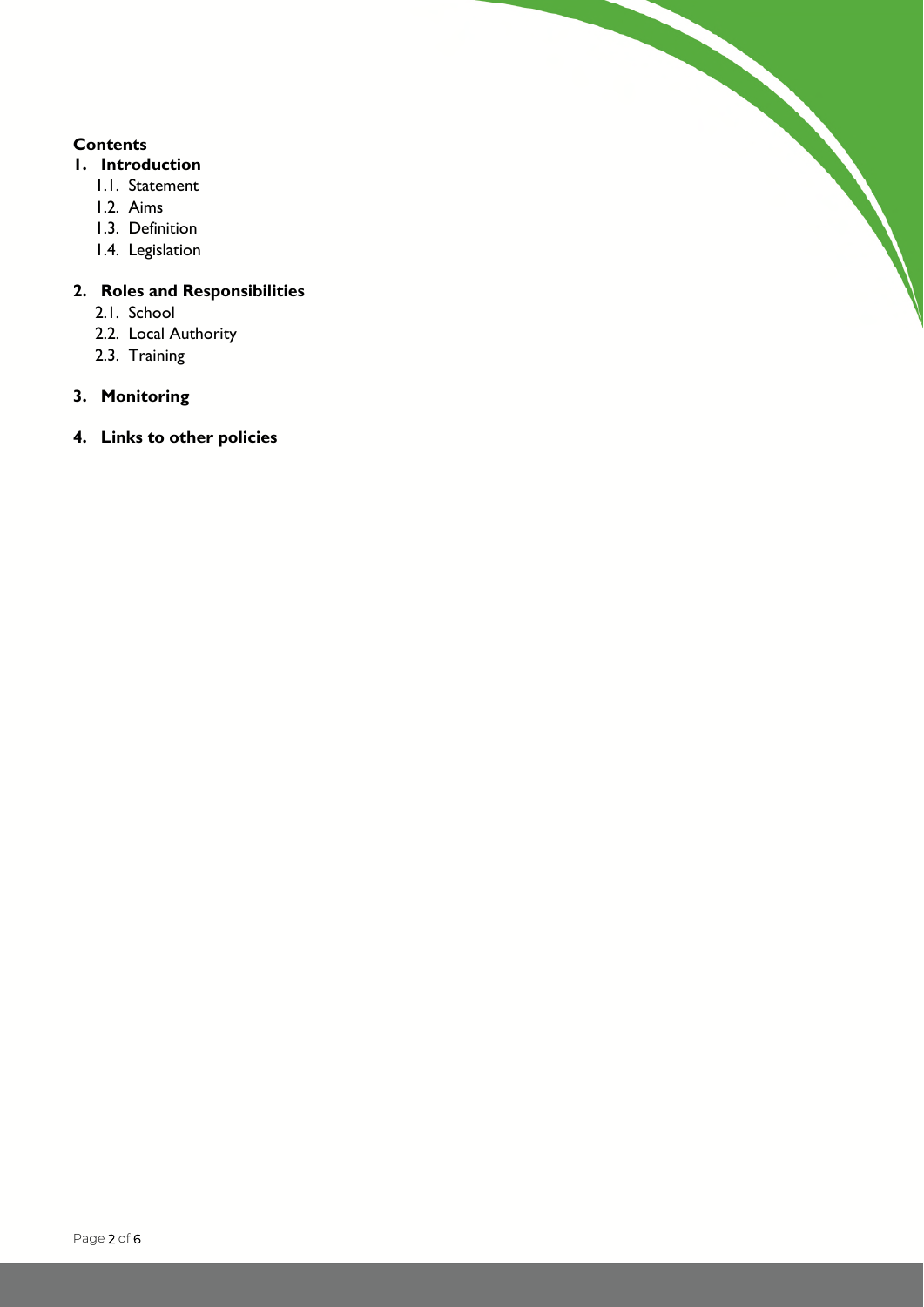#### **1. Introduction**

#### **1.1 Statement**

The White Horse Federation aims to support all of the Local Authorities (LA) where its schools are based to ensure that all children who are unable to attend school due to medical needs, and who would not receive suitable education without such provision, continue to have access to as much education as their medical condition allows, to enable them to reach their full potential.

Due to the nature of their health needs, some children may be admitted to hospital or placed in alternative forms of education provision. We understand that we have a continuing role in a pupil's education whilst they are not attending the school and will work with the LAs, healthcare partners and families to ensure that all children with medical needs receive the right level of support to enable them to maintain links with their education. Individual cases, which can be complex, will be discussed with Education Welfare Officers who can provide additional support and guidance. We recognise that, whenever possible, pupils should receive their education within their school and the aim of the provision will be to reintegrate pupils back into school as soon as they are well enough.

#### **1.2 Aims**

This policy aims to ensure that:

- The school fulfils its statutory obligation to ensure that suitable education is arranged for children on roll who cannot attend school due to health needs.
- Children, staff and parents/carers understand what the school is responsible for when this education is being provided by the local authority.

#### **1.3 Definition**

Children who are unable to attend school because of their medical needs may include those with:

- Physical health issues.
- Physical injuries.
- Mental health problems, including anxiety issues.
- Emotional difficulties or school refusal.
- Progressive conditions.
- Terminal illnesses.
- Chronic illnesses.

Children who are unable to attend mainstream education for health reasons may attend any of the following:

- Hospital school: a special school within a hospital setting where education is provided to give continuity whilst the child is receiving treatment.
- Home tuition: a service that acts as a communication channel between schools and pupils on occasions where pupils are too ill to attend school and are receiving specialist medical treatment.
- Medical PRUs: these are LA establishments that provide education for children unable to attend their registered school due to their medical needs.

#### **1.4 Legislation and guidance**

This policy reflects the requirements of the following:

- Education Act 1996
- **Equality Act 2010**
- Data Protection Act 2018
- DfE (2013) 'Ensuring a good education for children who cannot attend school because of health needs'
- DfE (2015) 'Supporting pupils at school with medical conditions'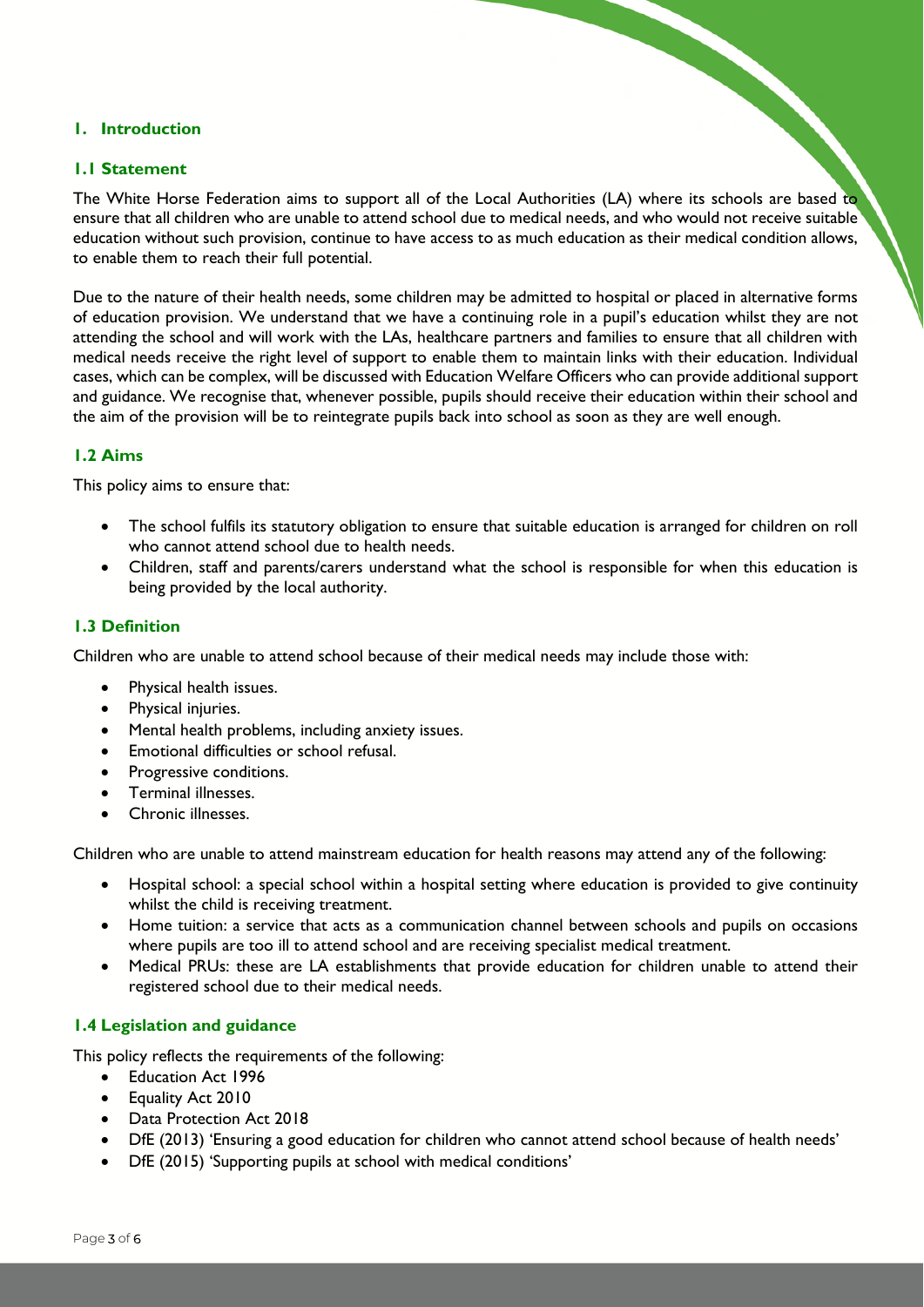#### **2. Roles and responsibilities**

There will be a wide range of circumstances where a child has a health need but will receive suitable education that meets their needs without the intervention of the Local Authority – for example, where the child can still attend school with some support; where the school has decided to deliver suitable education outside of school for the child; or where arrangements have been made for the child to be educated in a hospital by an on-site hospital school. The Local Authority would not become involved in such arrangements unless it had reason to think that the education being provided to the child was not suitable or, while otherwise suitable, was not full-time or for the number of hours the child could benefit from without adversely affecting their health. This might be the case where, for example, the child can attend school but only intermittently.

Local Authorities are responsible for arranging suitable full-time education for pupils who – because of illness or other reasons – would not receive suitable education without such provision. This means that where a child cannot attend school because of health problems, which have been confirmed by an appropriate professional, and would not otherwise receive a suitable full-time education, the Local Authority is responsible for arranging provision.

The law does not define full time education but children with health needs should have provision which is equivalent to the education they would receive at school. Where full time education would not be in the best interests of a child because of reasons relating to their physical or mental health, local authorities should provide part time education on a basis they consider to be in the child best interests.

#### **2.1 School**

Initially, the school will attempt to make arrangements to deliver suitable education for children with health needs who cannot attend school.

- The child's Principal, Vice Principal or SENDCO will liaise with parents/carers to put in place suitable arrangements to ensure the best continuity of learning possible.
- The Principal, Vice Principal or SENDCO will monitor arrangements between home and school, including liaison with Subject Leaders and Teachers.
- The Principal, Vice Principal or SENDCO may delegate some tasks related to home schooling to a Pastoral Support Manager or Family Support Worker.
- The school will ensure that appropriate work is sent home or sent to hospital schools where this is relevant. As far as possible, the child will be able to access the curriculum and materials that they would have used in school.
- Where appropriate, the school will provide the child's education provider with relevant information, curriculum materials and resources. It may be decided that a remote offer of education either via video or live lessons can be provide by the school. In those cases the school will make use of the remote learning platforms that have been successfully used previously.
- The school will monitor the child's engagement with the work and liaise with the child's parents/carers and teachers where necessary.
- Where a child is not attending due to ill health, it is important that they feel supported in their learning. It is also important that each child's situation is assessed on an individual basis and that the child's needs are met accordingly.
- The Principal, Vice Principal or SENDCO will also be responsible for ensuring a supported reintegration of the child back into school after an extended period of illness. Again, this will include close liaison with parents/carers, attendance lead, Subject Leaders, teachers and the Local Authority.
- When a child returns to school after an extended period of absence due to ill health, the school will closely monitor the child for one school term and support their settling back into their learning and school life.
- Should the child require further support, the school leaders will make the necessary referrals, either to in-school support programmes or outside agencies. Again, this will be done in consultation with parents/carers.
- Whilst a pupil is away from school, the school will work with the Local Authority to ensure the pupil can successfully remain in touch with their school and may use the following methods:
	- o School newsletters
	- o Emails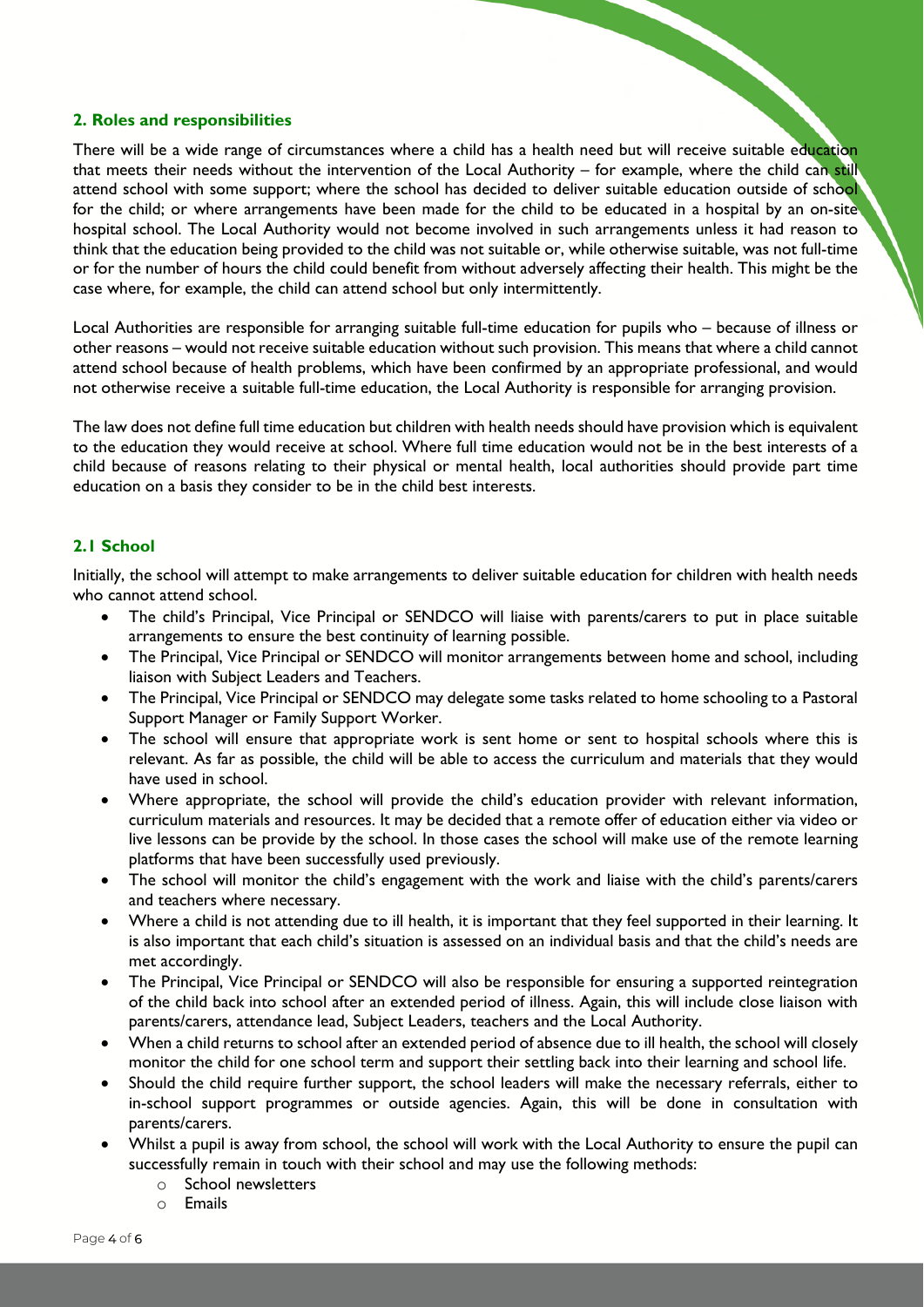- o Invitations to school events
- o Platforms such as Go4Schools, Class Dojo etc

#### **2.2 Local Authority**

If the school cannot make suitable arrangements, the LA will become responsible for arranging suitable full-time education for children of compulsory school age who, because of illness, would not receive suitable education without such provision.

The school will make a referral to the Local Authority's Education Service. This service should accept and act on their following criteria:

- Medical needs are such that the young person has missed 15 days of schooling (consecutive or cumulative).
- The young person's health has significantly reduced their ability to access their home school full time and this is reflected in their attendance record.
- A senior medical professional (such as a consultant, mental health practitioner etc) is providing support, diagnosis and/or advice. This applies to childrem whose cases are managed by hospitals within the locality as well as in more specialist hospitals across the country. Please Note: GP referral is not sufficient.
- A change in medical advice or medication has meant that a young person requires increased medical review, intervention, support or flexibility to allow them to attend education full time.
- Health need can mean either physical health need, or mental health condition meaning it is disrupting the young person's ability to attend school full time
- A young person has been discharged from tier 4 Mental Health Service services and requires on-going support before full time reintegration to school.
- When further dialogue post-referral is required there may be the need for further discussion with medical professionals to ensure correct decisions are reached in the best interest of all young people.

In cases where the local authority makes arrangements, the school will:

- Work constructively with the local authority, providers, relevant agencies and parents to ensure the best outcomes for the child.
- Share information with the local authority and relevant health services as required.
- Liaise with the alternative provider over planning examinations and examination course requirements where appropriate. (Awarding bodies may make special arrangements for children with permanent or long-term disabilities and learning difficulties, or temporary disabilities and illnesses. Applications for such arrangements will be submitted by the school, or LA if more appropriate, as soon as possible).
- Help make sure that the provision offered to the child is as effective as possible and that the child can be reintegrated back into school successfully.

When reintegration is anticipated, school will work with the local authority to:

- Plan for consistent provision during and after the period of education outside the school, allowing the child to access the same curriculum and materials that they would have used in school as far as possible.
- Create individually tailored reintegration plans for each child returning to school.
- Consider whether any reasonable adjustments need to be made:
	- o Access to additional support in school
	- o Online access to some of the curriculum from home
	- o Places to rest at school
	- o Movement of lessons to more accessible rooms
	- o Special exam arrangements to manage anxiety or fatigue

For longer absences, the reintegration plan will be developed near to the child's likely date of return, to avoid putting unnecessary pressure on an ill child or their parents/carers in the early stages of their absence. The school is aware that some children will need gradual reintegration over a long period of time and will always consult with the child, their parents/carers and key staff about concerns, medical issues, timing and the preferred pace of return.

#### **2.3 Training**

Where necessary, school staff will be trained in a timely manner to assist with a child's return to school. Healthcare professionals should be involved in identifying and agreeing with the school the type and level of training that may be required. Training will be sufficient to ensure staff are confident in their ability to support children with additional health needs. Parents/carers of children with additional health needs may provide specific advice but will